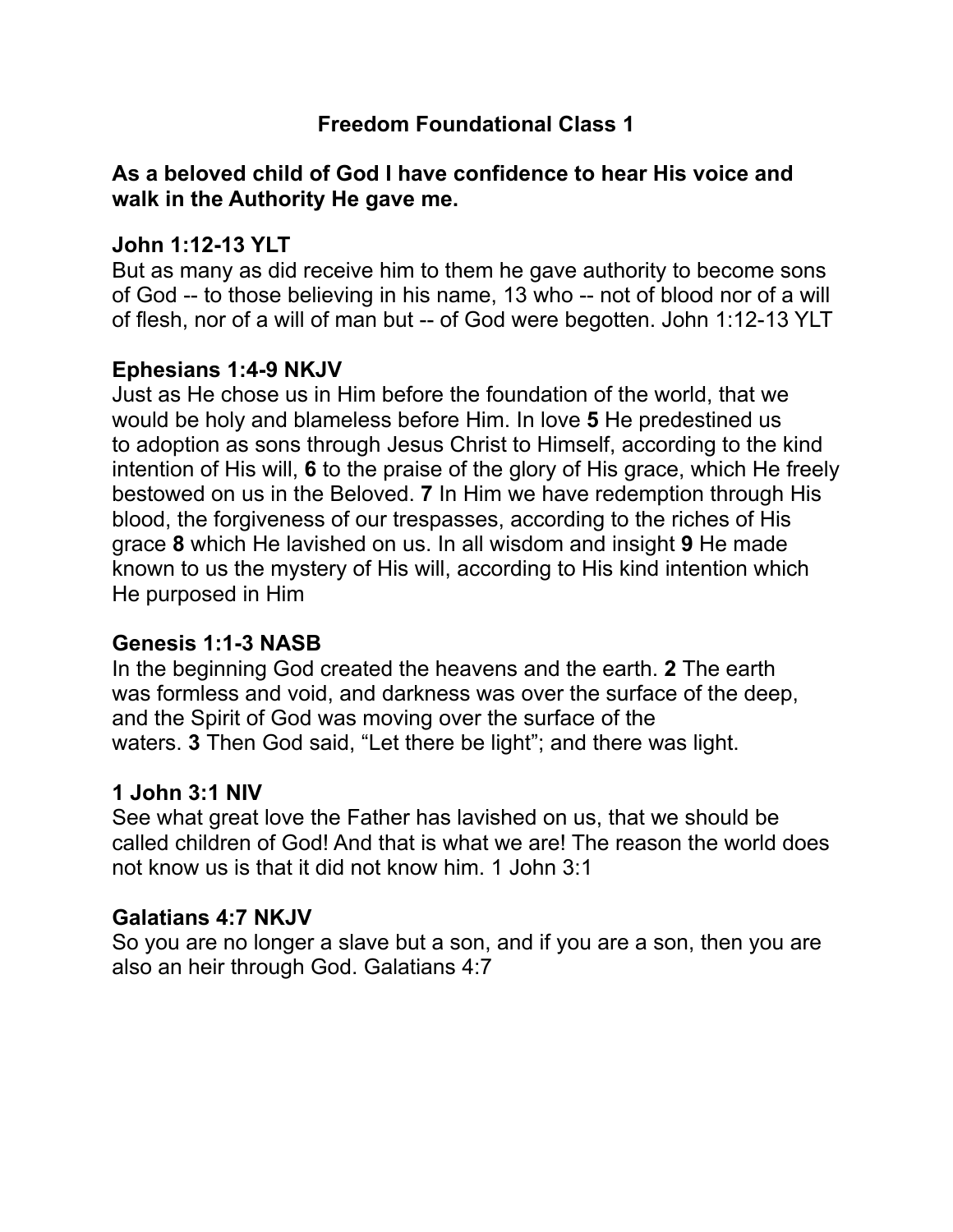### **Matthew 10:29-31 NASB**

Are not two sparrows sold for a penny? Yet not one of them will fall to the ground outside your Father's care. And even the very hairs of your head are all numbered. So don't be afraid; you are worth more than many sparrows. Matthew 10:29-31

#### **John 10:27 NKJV**

My sheep hear My voice, and I know them, and they follow Me. John 10:27

### **John 16:13 NASB**

But when He, the Spirit of truth, comes, He will guide you into all the truth; for He will not speak on His own initiative, but whatever He hears, He will speak; and He will disclose to you what is to come. John 16:13

### **Matthew 4:4 NLT**

But Jesus told him, "No! The Scriptures say,'People do not live by bread alone, but by every word that comes from the mouth of God."

### **Genesis 1:26-28 NKJV**

**26** Then God said, "Let Us make man in Our image, according to Our likeness; let them have **dominion (rule over)**over the fish of the sea, over the birds of the air, and over the cattle, over all the earth and over every creeping thing that creeps on the earth." **27** So God **created** man in His *own* **image**; in the image of God He created him; male and female He **created** them. **28** Then God blessed them, and God said to them, "Be fruitful and multiply; fill the earth and subdue it; have **dominion** over the fish of the sea, over the birds of the air, and over every living thing that moves on the earth." Genesis 1:26-28 NKJV

## **John 1:12-13 YLT**

but as many as did receive him to them he gave **authority** to become sons of God -- to those believing in his name, 13 who -- not of blood nor of a will of flesh, nor of a will of man but -- of God were begotten. John 1:12-13 YLT

## **Genesis 3:1-7 NKJV**

Now the serpent was more crafty than any beast of the field which the Lord God had made. And he said to the woman, "Indeed, has God said, 'You shall not eat from any tree of the garden'?" 2 The woman said to the serpent, "From the fruit of the trees of the garden we may eat; 3 but from the fruit of the tree which is in the middle of the garden, God has said, 'You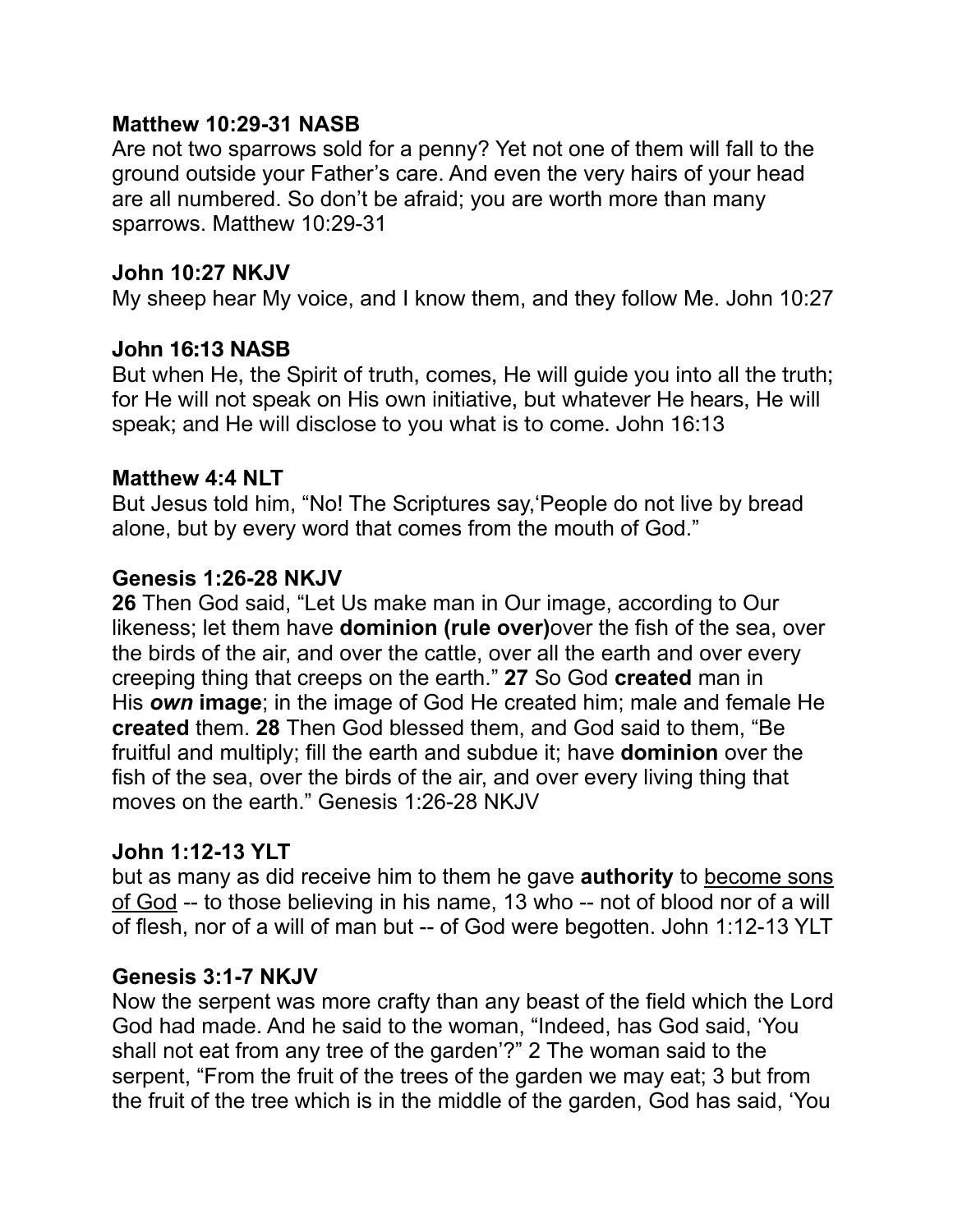shall not eat from it or touch it, or you will die.'" 4 The serpent said to the woman, "You surely will not die! 5 For God knows that in the day you eat from it your eyes will be opened, and you will be like God, knowing good and evil." 6 When the woman saw that the tree was good for food, and that it was a delight to the eyes, and that the tree was desirable to make *one* wise, she took from its fruit and ate; and she gave also to her husband with her, and he ate. **7** Then the eyes of both of them were opened, and they knew that they *were* naked; and they sewed fig leaves together and made themselves coverings. Genesis 3:1-7 NKJV

# **Genesis 3:22-24 NKJV**

**22** Then the Lord God said, "Behold, the man has become like one of Us, to know good and evil. And now, lest he put out his hand and take also of the tree of life, and eat, and live forever"— **23** therefore the Lord God sent him out of the garden of Eden to till the ground from which he was taken. **24** So He drove out the man; and He placed cherubim at the east of the garden of Eden, and a flaming sword which turned every way, to guard the way to the tree of life. Genesis 3:22-24

# **Luke 4:5-7 NKJV**

5 Then the devil, taking Him up on a high mountain, showed Him all the kingdoms of the world in a moment of time. 6 And the devil said to Him, "All this authority I will give You, and their glory; for *this* has been delivered to me, and I give it to whomever I wish. 7 Therefore, if You will worship before me, all will be Yours." Luke 4:5-7

## **Matthew 28:18 NKJV**

**18** And Jesus came and spoke to them, saying, "All authority has been given to Me in heaven and on earth. Matthew 28:18

## **Colossians 2:9-10 AMP**

For in Him all the fullness of Deity dwells in bodily form, **10** and in Him you have been made complete, and He is the head over all rule and authority; Colossians 2:9-10

## **Luke 10:19 NKJV**

**19** Behold, I give you the authority to trample on serpents and scorpions, and over all the power of the enemy, and nothing shall by any means hurt you. Luke 10:19